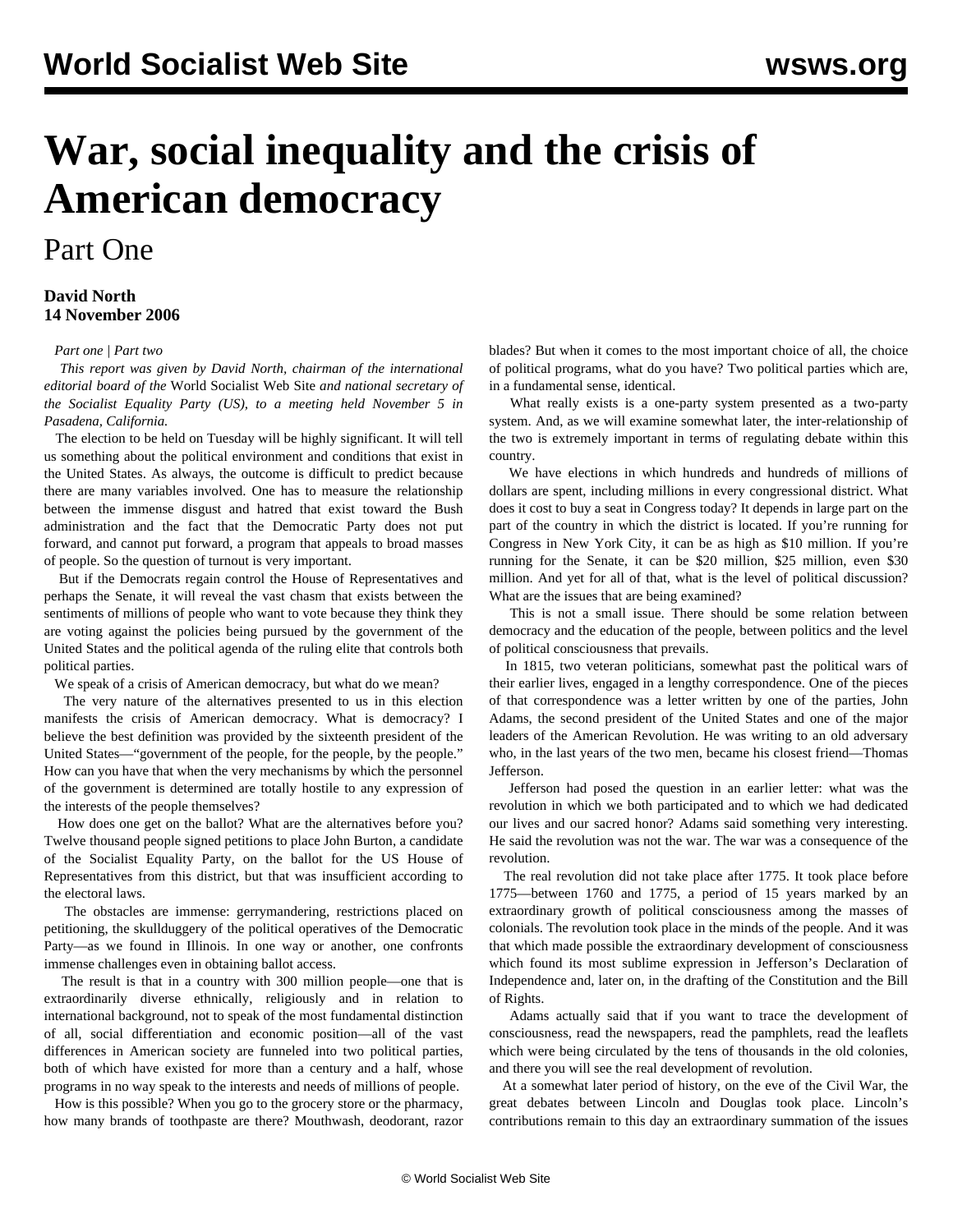that led to the abolition of slavery in the United States.

 As a matter of fact, Lincoln himself was a candidate whose political life was, to a major extent, dependent upon his ability to articulate and explain the great issues of his age. The turning point in Lincoln's candidacy actually came in February of 1860. The candidate from Illinois was invited to participate in a speaking tour. He went to Massachusetts, Pennsylvania and Connecticut, but the big meeting was to be held in New York, where the lions of the new Republican Party were going to take the measure of the provincial from Illinois.

 When Lincoln appeared on stage in an ill-fitting suit—he was hardly the most handsome man in the world and wouldn't pass muster with our media today—there was something of a chuckle. Then he began to speak. He laid out in the next 90 minutes an extraordinarily comprehensive assessment of the constitutional issues posed by the slavery question.

 He reviewed the position of all the founders. This was a detailed, concise, brilliant analysis, which almost overnight made it clear to everyone that Lincoln was a major force. And it transformed his candidacy into something that was credible. He became the Republican candidate and, fortunately, the president of the United States.

 Look at the situation today. What issues have been discussed? What questions have been raised? Let us put it somewhat differently? What has been *suppressed*? What *can't* be discussed?

#### **The bloodbath in Iraq**

 This morning the media was full of reports of the conviction of Saddam Hussein and the decision that he is to be hanged. He was convicted for putting to death hundreds of Iraqis.

 Let us consider another fact that has not been widely reported or discussed. It was briefly mentioned in the press but that was about it. It was a study put out by Johns Hopkins University in October. Johns Hopkins is a major institution, and it presented a study which established, based on the most advanced statistical methods, that the number of Iraqis who have died since March 2003 as a result of the American intervention and occupation is 655,000.

 Six hundred fifty-five thousand human beings have perished as a result of this country's invasion of Iraq. Six hundred fifty-five thousand!

 I have heard various reports of the crimes committed by Saddam Hussein and the number of people killed. Even if one accepts the highest figure that I've seen, in the area of 150,000 to 200,000, that's less than a third of the number of people who have died in just three years as a result of the American invasion.

 Six hundred fifty-five thousand people represent approximately 2.5 percent of the population of Iraq. Two-and-a-half percent of the population! Apply that percentage to the United States. A cataclysm of that scale would have cost the lives of 7.5 million Americans out of a population of 300 million.

 Saddam Hussein is to be held accountable for his crimes, though I must make the point that no one can accept, if one is serious about democratic rights, the procedures that were adopted by that court. But he's been given the death penalty—a penalty that we oppose. But what shall be the punishment for those who have carried out a war, based on a violation of international law, resulting in the deaths of 655,000 people? What level of accountability shall there be?

 One has an indication in the way the media responded. One would think that the report that 655,000 people had died would produce a massive shock throughout the country. Well, there were brief reports in the press. The day after the report appeared, Bush was asked at a press conference what his response was, and he simply said that the report was not credible. There was no follow-up question, and I haven't seen a single article in the mainstream press—the *New York Times*, *Washington Post*, *Los Angeles Times*—in which the statement by Bush that the Johns Hopkins University report was not credible was subjected to critical investigation.

 The editor of the *New York Times*, Bill Keller, came to the University of Michigan, and one of our reporters asked him to explain the silence of his newspaper. He just brushed it off. The story has been simply dismissed. Yet it should be the subject of the most intense discussion and debate within the United States, especially when one asks oneself: what will be the consequences? What must follow from a nation being implicated in so great a crime? Does one really think that the United States could wipe out two-and-a-half percent of a population of another country and not suffer consequences, not just in Iraq, but in our own country?

 During the constitutional debates of 1787 in Philadelphia, one of the delegates, George Mason from Virginia, addressed the question of slavery. He was a slave owner, but an opponent of slavery. He said, in words that sent a chill down the spine of every delegate, "Unlike individuals, the crimes of nations are not punishable in another world, in the hereafter. The crimes of nations are punished in this world, and the form of that punishment is a national calamity."

 Seventy-five years later, the nature of that calamity was revealed: the American Civil War. And Lincoln, in his great second inaugural address, invoked the words of Mason when he said that the scourge of the war was the punishment for the crime of slavery, in which both North and South had participated.

 The bloodbath orchestrated by the government of the United States, with the full collaboration of the Democratic Party and the media, has definite implications. The state of American democracy, its visible disintegration before our eyes, is one of the forms being taken by the developing national calamity.

### **The torture of Jose Padilla**

 Another development occurred recently which was also barely mentioned. Just last week, November 2, the *New York Times* ran a very strange Associated Press report on page 19, entitled "Padilla's Papers Detail Charges of Mistreatment." The article began, "Jose Padilla has asserted that he was tortured during his three-and-a-half years in custody as an enemy combatant, including being threatened with execution and forced to stand for long periods. Padilla's lawyers are asking the federal judge to dismiss the terror support charges against him because he suffered from outrageous government conduct during more than 1,300 days in military custody."

 Padilla, as I'm sure you all know, is the man always referred to as "the former Chicago gang member." That's his persona. The report was referring to papers filed by Padilla's lawyers one month earlier. It took one month for the *New York Times* to report that lawyers had filed papers detailing what amounts to the systematic torture of an American citizen.

 In these legal papers Padilla's lawyers detail and document the most horrifying treatment. Mr. Padilla was picked up in 2002. His lawyers explain that for a period of nearly two years, this man was kept in a state of complete isolation. He saw no one. He did not know what time of day it was, he did not know what time of year it was, he did not know where he was.

 He was kept in a cell 7 feet wide and 12 feet long, he had no view of anything outside of his cell, he was not allowed to see daylight. He was kept in a unit of a prison facility in which he was the only captive.

 His *only human contact* for just short of two years occurred when food was shoved into his cell. He was systematically abused physically, he was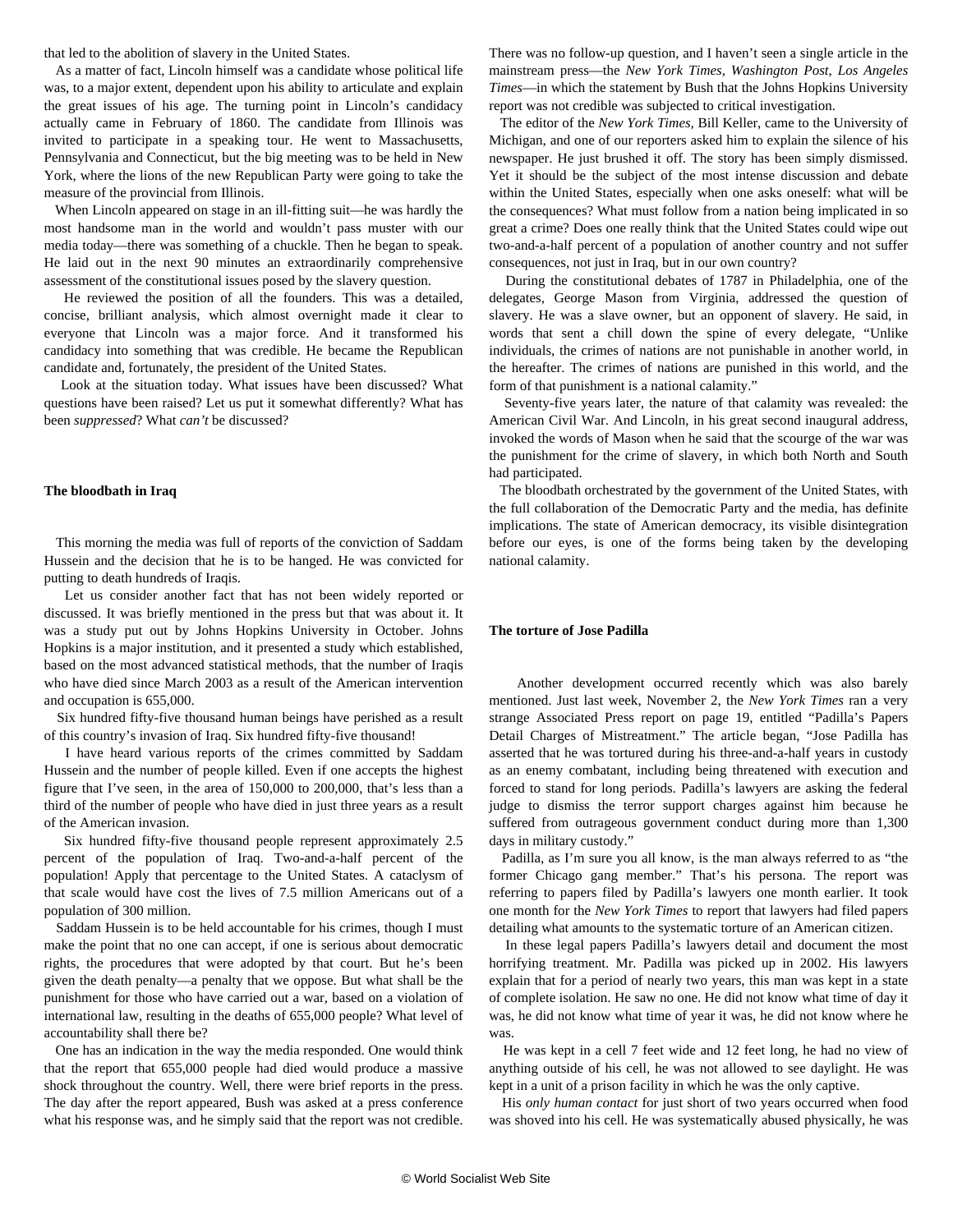subjected to systematic and sustained sleep deprivation, he did not have any access to reading materials, he was even deprived of the right to clean himself for weeks at a time. When he was subjected to cleaning—and I use the word "subjected" advisedly—it was under the most abusive and humiliating circumstances. He did not have, for months at a time, a mattress or a pillow.

 If one saw in a film the conditions under which Padilla was confined—a film about the treatment of a prisoner of some brutal totalitarian dictator—one would be horrified. Yet this is precisely what has happened to this man in the United States.

 Again, what has been reported on it? Who has been questioned? His treatment has been dictated by Bush, Cheney and Rumsfeld. That is where the authority for such treatment lies. We are now living in a country where this can happen.

 I should add that Padilla was injected with PCPs and LSD. Everything has been done to destroy this man mentally, under conditions in which we don't even know what he supposedly did.

#### **Habeas corpus and the Military Commission Act of 2006**

 The last development that has taken place in the course of this election campaign, which should be brought to your attention, is the passage of the Military Commissions Act of 2006. This is perhaps the most significant expression of the actual state of American democratic institutions.

 It is immensely important that this bill be studied and read. Not many people have‹and this, in itself, is an important issue. Let me draw your attention to two wonderful studies of the American Revolution. One is called *The Ideological Origins of the American Revolution*, by Bernard Bailyn, and the other is *The Creation of the American Republic*, by Gordon Wood. Both books describe the environment that existed in the colonies in particular, the acute sense of the danger posed to democratic rights.

 The British were in some ways befuddled by the whole eruption, because the American colonials had far better conditions than were available to anyone in England. They couldn't understand why the American colonists would become so extraordinarily upset over what appeared to them to be, at most, theoretical violations of rights, not real ones.

 One of the English parliamentarians who was sympathetic to the colonial cause, Edmund Burke, said that the Americans were unusual in that they augured the approach of tyranny in every "tainted breeze." The revolutionary leader John Dickinson said the difference between Americans and other nations that had lost their freedom was that the latter were not inclined to act until it was too late, until the abuses against their freedom had already taken effect. Americans, however, detected at an early stage threats to their liberty.

 One of the tragedies of our present environment is that this skill has been largely lost. And therefore laws go into effect that contribute enormously to stripping people of their democratic rights before the people are aware it has happened.

What is a military commission? How is it different from a court martial?

 A court martial is a military procedure in which rules of evidence prevail. There is a defense, which the military judges respect. The defense lawyer is expected to conduct a vigorous defense of his client and not be an arm of the military brass in the courtroom.

 A military commission is another matter altogether. It is basically a form of drumhead justice. In the past, it has been used under conditions in which there was a complete breakdown of civilian courts—a war or civil war situation. Someone is dragged before a military commission and given rough justice.

 A law has now been written as an extensive amendment to the uniform code of military justice which creates a class of people known as alien illegal enemy combatants who are effectively stripped of all rights. Anything can be done with them. Virtually all of the most critical rights guaranteed in the Bill of Rights are denied.

 The Fourth Amendment of the United States Constitution guarantees protection against unreasonable searches and seizures. That's gone. The Fifth Amendment guarantees protection against self-incrimination. The new law, by justifying the most severe forms of interrogation, puts an end to that. The Sixth Amendment guarantees a speedy trial. That's thrown out. A man or woman can be held *indefinitely* as this law is written. The Eighth Amendment guarantees protection against cruel and unusual punishment. That's gone.

 We're talking here of very serious matters, because all the rights that exist in the American Constitution and the Bill of Rights have their own extended history. They were the product of an assimilation of long historical experience.

 Let us take the question of unreasonable searches and seizures. It was battled over in England for hundreds of years. And much of this, as otherwise in the Constitution, arose out of the experience of the struggle against the uncontrolled autocratic power of the king, of the monarchy.

 In 1760, in arguing for a bill that would protect individuals against unreasonable searches and seizures, William Pitt defended the sovereignty of the individual against an intrusive state: "The poorest man may, in his cottage, bid defiance to all the forces of the Crown. It may be frail; its roof may shake; the wind may blow through it; the storm may enter; the rain may enter; but the King of England may not enter; all his force dares not cross the threshold of the ruined tenement."

 The scale of the violation represented by the military commission law is summed up in two of its elements, which contain all the other violations within them. The first is an explicit statement under a section called "Habeas Corpus Matters." It says, "No court, Justice, or judge shall have jurisdiction to hear an application for a writ of habeas corpus filed by or on behalf of an alien detained by the United States."

 What is habeas corpus? Many people do not know—which is frightening and, in some ways, an expression of the erosion that has taken place in democratic consciousness.

 Habeas corpus is a writ that is the foundation of personal freedom. It means that you cannot be seized and thrown into custody without the state producing a legal justification for your incarceration. In other words, if you walk out of this meeting, a couple of guys grab you, throw you into a police van, and take you off to prison, you go into court and demand an explanation of the legal basis on which you are being held.

 This new law creates a whole category of people who completely lose that right. So you're back to conditions which prevail under dictatorships, or prevailed before this right was established, not simply in the American Revolution, but before that. In fact the origins of habeas corpus go all the way back to Magna Carta in the thirteenth century, and even further to the eleventh and tenth centuries.

 What are the implications of this? The real fight for habeas corpus took place in England in the seventeenth century in the struggle of Parliament against the monarchy—the Stuarts—who claimed the divine right of kings. A series of laws was ultimately passed, the petition of rights, the great Habeas Corpus Act of 1639, in which the right to have oneself defended against seizure by the state in an abuse of power was decided. It was decided in law, but then a revolution was required, ultimately resulting in the execution of the monarch, in 1649, and still another—the Glorious Revolution— in which these rights were more or less secured.

 This brings me to another important point. The new law is directed against *alien* enemy combatants. "Alien" means non-citizen. I have heard people say, "Well, it's only *non-citizens*."